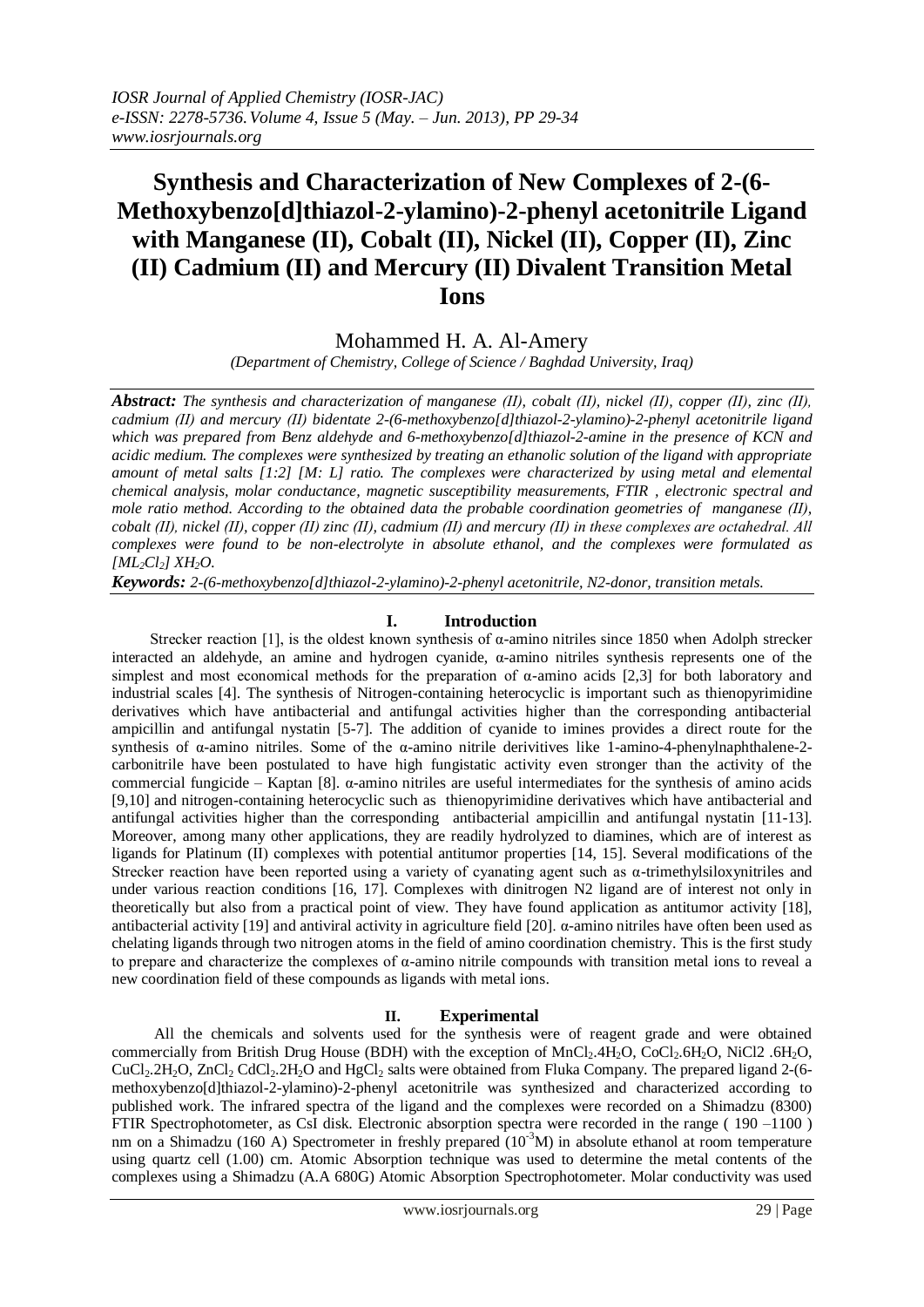to measure the conductivity of the complexes at room temperature in freshly prepared  $(10^{-3}M)$  in absolute ethanol using (PW9526) Digital conductivity meter. Elemental analysis for carbon, hydrogen nitrogen and sulfur elements were carried out at the Euro vecter-EA3000A C. H. N. Analyzer, Italy. Gallen Kamp apparatus was used to determine the melting points of the ligand and the prepared complexes. Also the chlorine content was determined gravimetrically [21].

### *2.1 Preparation method of 2-(6-methoxybenzo[d]thiazol-2-ylamino)-2-phenyl acetonitrile:*

 A general method [22-24] can be adopted for [L] preparation which can be described as follows: The benzaldehyde (1 mmol ) was added to (20 ml) glacial acetic acid, p-toluene sulphonic acid was added in very small portion as catalyst, followed by addition of (1 mmol) 6-methoxybenzo[d]thiazol-2-amine. The pH was adjusted to about 4 by addition of concentrated sulfuric acid drop wise to obtain Schiff base which stirred for 30 min. Potassium cyanide (2 mmol) was added to the mixture and kept under stirring for 4 days. The reaction mixture was poured into ice and then made slightly alkaline with ammonium hydroxide solution. The solid precipitate which formed was filtered, washed with water and air dried. The presence of nitrile group in the prepared  $\alpha$ -amino nitrile was indicated by treating few amount of the sample with 10% sodium hydroxide solution, the liberation of ammonia after hydrolysis of nitrile group, which was detected by wet red litmus paper, indicating the presence of nitrile group. Purity of the obtained compound was checked by TLC, using chloroform and ethyl acetate (1:1) as eluent. The product color was dark brown and the yield percentage was (89.12 %) and the melting point was (148-150  $^{\circ}$ C). The reaction was clarified below:

#### *2.2 Preparation method of metal complexes:*

The complexes  $\text{[ML}{}_{2}\text{Cl}_{2}\text{] }$  nH<sub>2</sub>O have been prepared by the reaction of (0.590 gm.) (2mmole) of (L) with (1mmol) of metal chloride (0.198 gm., 0.238 gm., 0.238 gm., 0.171 gm., 0.136 gm., 0.220 gm. and 0.272 gm. for MnCl<sub>2</sub>.4H<sub>2</sub>O, CoCl<sub>2</sub>.6H<sub>2</sub>O, NiCl<sub>2</sub>.6H<sub>2</sub>O, CuCl<sub>2</sub>.2H<sub>2</sub>O, ZnCl<sub>2</sub>, CdCl<sub>2</sub>.2H<sub>2</sub>O and HgCl<sub>2</sub>, respectively) dissolved in (20 ml) absolute ethanol and refluxed with stirring under anhydrous conditions using  $Na<sub>2</sub>SO<sub>4</sub>$ (anhydrous) for 24 hours. The obtained complexes were collected after evaporation of ethanol and triturated with petroleum ether (60-80 $^{\circ}$ C) then filtered and the products were left in the desiccators to be dried under  $P_2O_5$ . The general reaction was clarified below: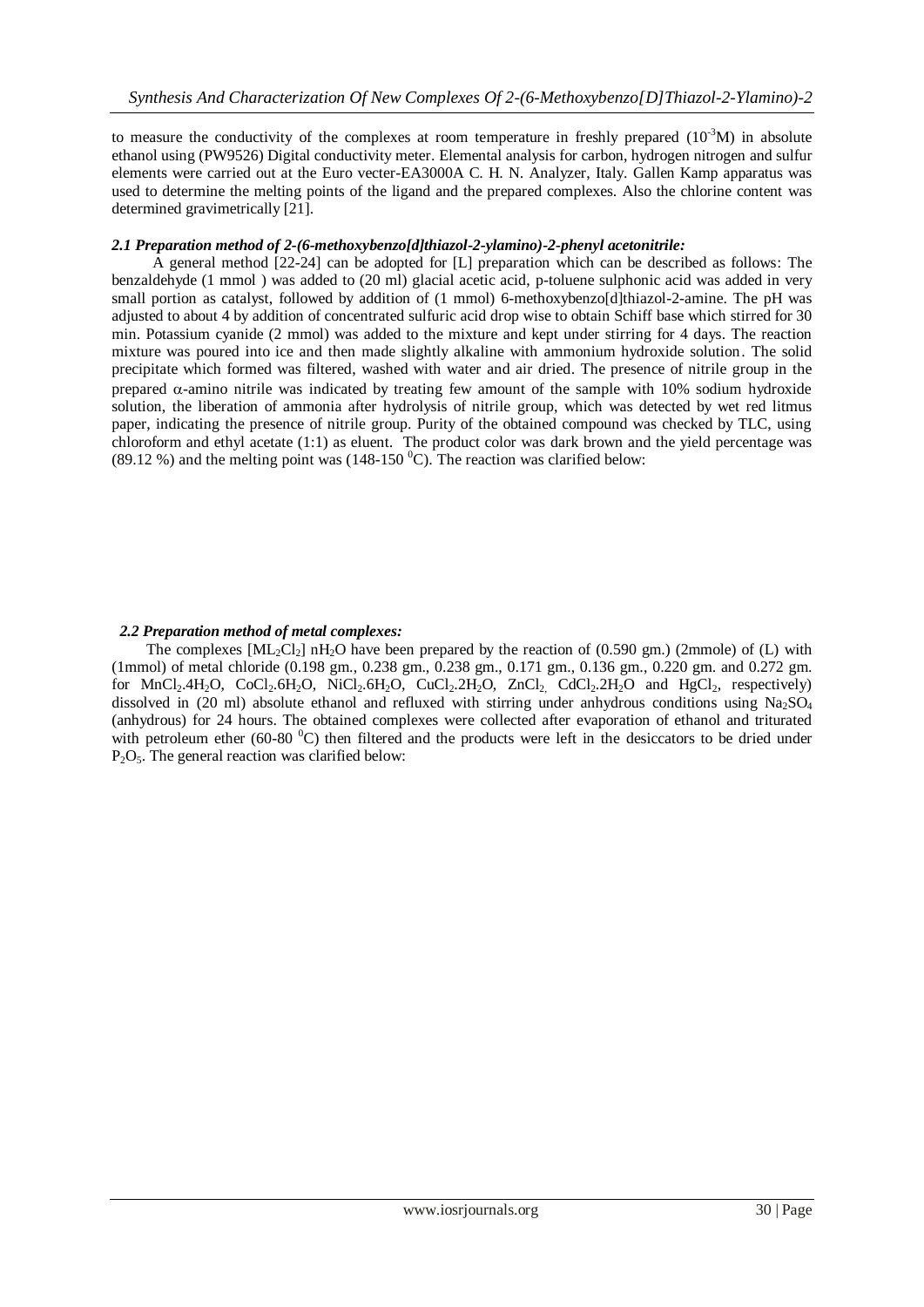#### **III. Results and Discussion**

 All the compounds reported in this work are presented in table (1) which illustrated physical properties, along with their molar conductivity at room temperature. Metal and elemental analysis of all compounds is represented in table (1) as well. The ligand 2-(6-methoxybenzo[d]thiazol-2-ylamino)-2-phenyl acetonitrile was prepared as reported in literature [17]. It was characterized by elemental analysis and infrared spectral data. The complexes have been prepared under anhydrous conditions to avoid any hydrolysis of nitrile group to amide due to the presence of water molecules and metal ion [25].In addition to that when organic molecules are coordinated to metal cations in organo-metallic or coordination compounds, they become susceptible to nucleophilic attack like water molecules which cause hydrolysis of nitrile into amide [26]. These complexes were stable in the solid state and were characterized by the usual methods; FTIR, UV- Visible spectroscopy, metal and elemental analysis, molar conductivity, mole ratio, chloride content and magnetic susceptibility. On the basis of the characterization methods it's suggested that all complexes probably have octahedral structure with coordination number 6 that includes two atoms of coordinated chlorides. The conductivity values for the complexes of  $(10<sup>3</sup>M)$  in absolute ethanol were recorded in the rang  $(8-16)$  indicating that the non-electrolytic nature of the complexes [27]. Mole ratio method was used to determine the ratio of metal ion to the ligand for the complexes at  $\lambda_{\text{max}}$  [ $\lambda_{\text{max}}$  =495 nm for [CoL<sub>2</sub>Cl<sub>2</sub>] 5H<sub>2</sub>O and  $\lambda_{\text{max}}$  =486 nm for [CuL<sub>2</sub>Cl<sub>2</sub>] 2H<sub>2</sub>O in alcoholic solutions.

#### *3.1 Infrared spectroscopy:*

 The significant infrared bands of the ligand and its metal complexes and their assignments are given in table (4).The infrared spectral data of [L], Fig. (3) And all complexes in table (3) showed some characteristic bands related to  $\alpha$ -amino nitriles; like 2120-2196 cm<sup>-1</sup> which could be attributed to C≡N group [29]. A shift of the range 65-117 cm<sup>-1</sup> was observed for C≡N stretching vibration on coordination due to the decrease of bond order as result of metal nitrogen bond formation .The next characteristic band near 1641 cm<sup>-1</sup> which could be attributed to  $\delta(N-H)$  group. A red shift of the range 11-32 cm<sup>-1</sup> was observed in N-H bending frequency on complexes indicating the coordination on nitrogen to metal ion. On the other hand the spectrum of the complexes showed new bands around 599-617 cm<sup>-1</sup> due to  $v_{M-N}$  [30, 31]. The  $v_{M-Cl}$ , however could not be ascertained due to non-availability of far infrared data. The presence of these bands supported the formation of complexes under investigations. The presence of lattice water molecule in all complexes table (4) was supported by the broad band in  $3500-3150$  cm<sup>-1</sup> region of infrared spectrum [30] and by its metal and elemental analysis data in table (1).

#### **3.2 Molar Conductance Data:**

The molar conductance of the solid complexes  $(\Omega^{-1}$ .cm<sup>2</sup>.mole<sup>-1</sup>) was calculated. Absolute ethanol solubility of the above complexes made calculations of the molar conductivity ( $\lambda_{\rm max}$ ) dm<sup>-3</sup> of 10<sup>-3</sup> mol dm<sup>-3</sup> solution at 25  $^{\circ}$ C possible. The data in Table (1) showed that the molar conductance values of the manganese (II), cobalt (II), nickel (II), copper (II), zinc (II) cadmium (II) and mercury (II) complexes were relatively low, indicating the non-electrolytic nature of these complexes.

#### 3.3 Magnetic studies:

The Zn (II), Cd (II) and Hg (II) complexes are diamagnetic as expected for the  $d^{10}$  configuration [32]. Cu (II) complex shows a normal magnetic moment of 1.84 B.M. observed for the  $d<sup>9</sup>$  system with an unpaired electron [33]. The Ni (II) complex with a magnetic moment of 3.55 B.M. reveals a spin free octahedral configuration [33]. The magnetic moment of 4.60 B.M. for the Co (II) complex suggest a high spin octahedral configuration [32, 33]. The Mn (II) complex has a magnetic moment of 5.81 B.M. as expected for high spin octahedral geometry [34].

#### **3.4 Ultra violet – visible spectroscopy:**

 The electronic absorption spectra are often very helpful in the evaluation of results furnished by other methods of structural investigation. The electronic spectral measurements were used to assign the stereo chemistries of the metal ions in the complexes based on the positions and number of (d-d) transition peaks. The electronic absorption spectra of the ligand and its complexes were recorded at room temperature using absolute ethanol as the solvent. The ligand showed two absorption bands in the region  $45455 \text{ cm}^{-1}$  and  $37879 \text{ cm}^{-1}$ corresponding to  $(\pi \rightarrow^* \pi)$  and  $(n \rightarrow^* \pi)$  transitions respectively. On complexion, these bands are shifted to higher wavelengths, suggesting coordination of the uncharged dinitrogen N2 of the ligand to the metal ion. The Mn (II), Zn (II) Cd (II) and Hg (II) complexes do not show any d-d transitions but display charge transfer bands at 21739, 27320, 26025 and 29850 cm<sup>-1</sup>, respectively. The electronic spectrum of six coordinated Cu (II) complex displays three bands at 15120, 20565 and 24150 cm<sup>-1</sup> corresponding to the following transitions:  ${}^{2}B_{1g}$  $\rightarrow$ <sup>2</sup>A<sub>1g</sub> (d<sub>x</sub><sup>2</sup>,<sup>2</sup>) + d<sub>z</sub><sup>2</sup>), (*v*<sub>1</sub>), <sup>2</sup>B<sub>1g</sub>  $\rightarrow$ <sup>2</sup>B<sub>2g</sub> (d<sub>x</sub><sup>2</sup>,<sup>2</sup>) + d<sub>zy</sub>), (*v*<sub>2</sub>)<sup>2</sup>B<sub>1g</sub>  $\rightarrow$ <sup>2</sup>E<sub>g</sub> (d<sub>x</sub><sup>2</sup>,<sup>2</sup>) + d<sub>zy</sub>d<sub>yz</sub>), (*v*<sub>3</sub>), respectively. Therefore, the Cu (II) complex may be considered to possess a tetragonal geometry around the copper ion [35,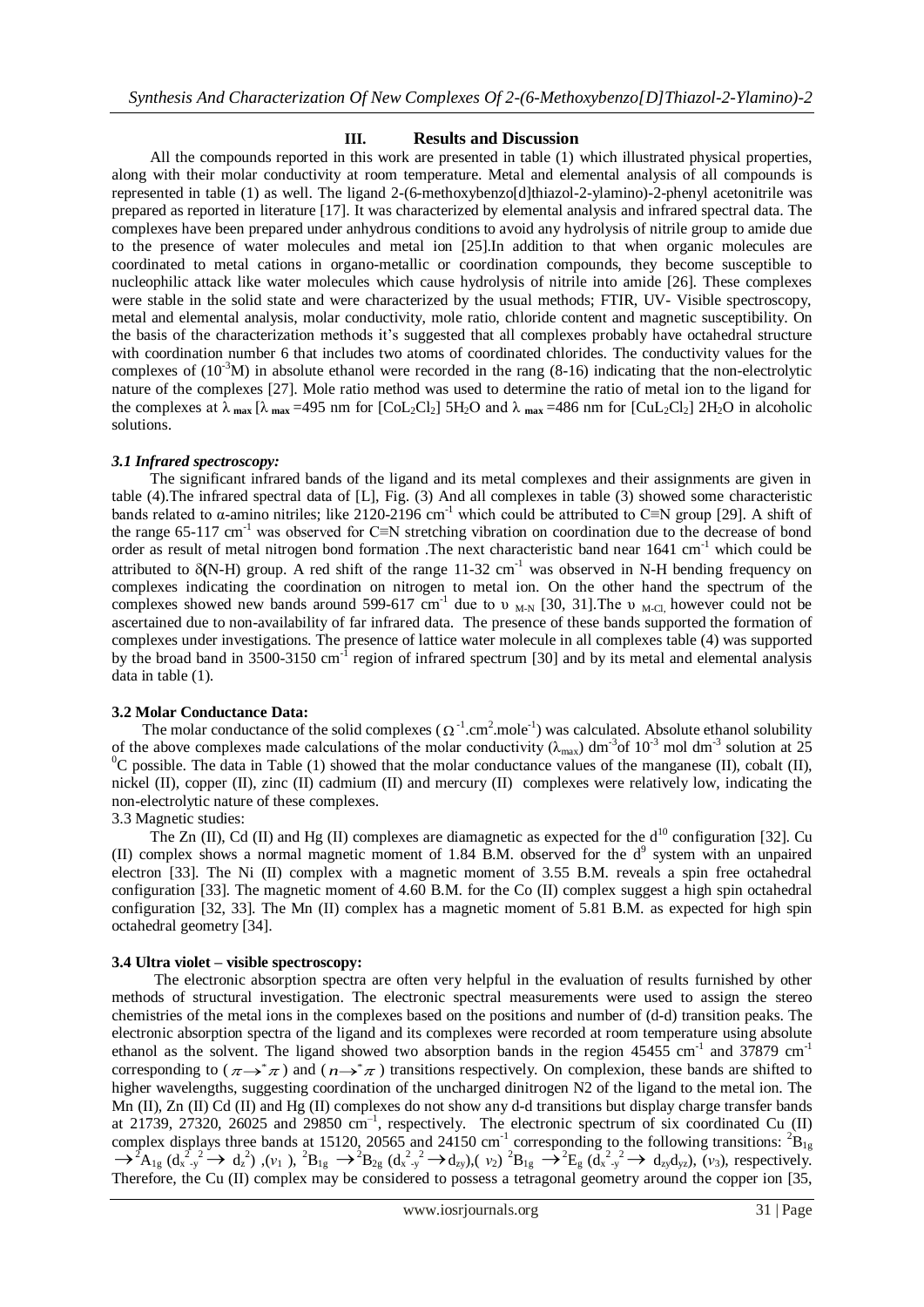36]. Though three transitions are expected in this case, they are very close in energy and often appear in the form of one broad band envelope [36]. The spectrum also exhibits a band at  $31154 \text{ cm}^{-1}$ , which is assigned to a charge transfer band. The electronic spectrum of cobalt (II) complex showed two main bands are at 20200 cm<sup>-1</sup> and 16520 cm<sup>-1</sup>. These two d-d bands are attributed to the  ${}^{4}T_{1g}$  (F)  $\rightarrow {}^{4}T_{1g}$  (P) (*v*<sub>3</sub>) and  ${}^{4}T_{1g}$  (F)  $\rightarrow {}^{4}A_{2g}$  (F) (*v*<sub>2</sub>) transitions, respectively, in an octahedral geometry around the Co (II) ion [31]. The  $(v_1)^{4}T_{1g}(F) \rightarrow {}^{4}T_{2g}(F)$ transition is expected to appear at large wavelength, therefore it could not be observed, it will be calculated theoretically through the Tanabe-Sugano diagram [38].The Co (II) complex displays a charge transfer band at  $30239 \text{ cm}^{-1}$  [39]. The electronic spectrum of Ni (II) complex exhibits three bands in the region 25365, 17500 and 10780 cm<sup>-1</sup> which are assigned to the <sup>3</sup>A<sub>2g</sub>(F)  $\rightarrow$ <sup>3</sup>T<sub>1g</sub>(P) (*v*<sub>3</sub>), <sup>3</sup>A<sub>2g</sub>(F)  $\rightarrow$ <sup>3</sup>T<sub>1g</sub>(F) (*v*<sub>2</sub>) and <sup>3</sup>A<sub>2g</sub>(F)  $\rightarrow$ <sup>3</sup>T<sub>2g</sub>(F) ( $v_1$ ) transitions, respectively, indicating an octahedral geometry around the Ni (II) ion [26]. The spectrum of Ni (II) complex also exhibits a charge transfer band at  $28950 \text{ cm}^{-1}$ . The octahedral geometry of Co (II) and Ni (II) complexes is further supported by the value of the  $v_2 / v_1$  ratio, which are 1.85 and 1.62, respectively [32].Various ligand field parameters table (5), such as the Racah inter-electronic repulsion parameter (*B'*), ligand filed splitting energy (10*Dq*), covalency factor (*β*) and ligand field stabilization energy (*LFSE*) have been calculated for Co (II) and Ni (II) complexes [32,40].

In case of the Co  $(II)$  complex, the Racah inter-electronic repulsion parameter  $(B')$  is given by the following equation [32]:

 $B^{\prime} = 1/510 \{ 7 (v_3 - 2 v_2) + 3 [81 v_3^2 - 16 v_2 (v_2 - v_3)]^{1/2} \}$ 

In case of the Ni (II) complex, ( *B')* is given by the following equation [32]:

 $B' = v2 + v_3 - 3 v_1/15$ 

The ligand field splitting energy (10*Dq*) is calculated as follows:

For the Co (II) complex,

 $10Dq = 1/3$  ( $v_2 - v_3$ ) + 15*B*<sup>'</sup>

For the Ni (II) complex,  $10Dq = v_1$ 

The covalence factor  $(\beta)$  is obtained in the following manner:

 $\beta = B'/B$  (*B* is the free ion value)

The ligand field stabilization energy (*LFSE*) is expressed by the equation:

 $LFSE = 12Dq$ 

The  $(B')$  values for the complexes are lower than that of the free ion, which is an indication of orbital overlap and delocalization of the d-orbitals. The obtained (*β*) values are less than unity, suggesting the metal–ligand bonds have a considerable amount of covalent character. The (*β)* value for the Ni (II) complex is less than that for the Co (II) complex, indicating the greater covalent nature of the former.

|                                                      | Elemental Analysis Calculated |         |         |         |         | Color  | M.P. °C | Yield   | $\Omega^{-1}$ cm <sup>2</sup> | Magnetic |              |
|------------------------------------------------------|-------------------------------|---------|---------|---------|---------|--------|---------|---------|-------------------------------|----------|--------------|
| Formula<br>M.wt. (gm./mole)                          |                               | (Found) |         |         |         |        |         | (Dec.)  | $\%$                          | $mol-1$  | moment<br>BM |
|                                                      | $C\%$                         | H%      | $N\%$   | S%      | $M\%$   | Cl%    |         |         |                               |          |              |
| L                                                    | 65.08                         | 4.41    | 14.24   | 10.85   | ------  | ------ | Dark    | 148-    | 87.65                         | ------   |              |
| 295                                                  | (64.87)                       | (4.35)  | (14.13) | (10.67) |         |        | brown   | 150     |                               |          |              |
| $[MnL_2Cl_2]$ 3H <sub>2</sub> O                      | 49.87                         | 4.16    | 10.91   | 8.31    | 7.14    | 9.22   | brown   | 182-    | 78.32                         | 11.52    | 5.81         |
| 769.94                                               | (49.33)                       | (3.98)  | (10.73) | (8.20)  | (7.05)  | (9.12) |         | 184     |                               |          |              |
| $[CoL_2Cl_2]$ 5H <sub>2</sub> O                      | 47.41                         | 4.44    | 10.37   | 7.90    | 7.28    | 8.77   | Dark    | 168-    | 71.89                         | 16.12    | 4.60         |
| 809.93                                               | (47.12)                       | (4.40)  | (10.26) | (7.82)  | (7.17)  | (8.65) | green   | 170     |                               |          |              |
| $[NiL_2Cl_2]2H_2O$                                   | 50.81                         | 3.97    | 11.16   | 8.47    | 7.77    | 9.40   | Green   | $205 -$ | 82.68                         | 10.05    | 3.55         |
| 755.71                                               | (50.69)                       | (3.91)  | (11.09) | (8.33)  | (7.65)  | (9.29) | yellow  | 208     |                               |          |              |
| $[CuL2Cl2]4H2O$                                      | 48.21                         | 4.27    | 10.55   | 8.03    | 7.98    | 8.91   | Light   | $167 -$ | 80.33                         | 14.33    | 1.84         |
| 796.55                                               | (47.98)                       | (4.22)  | (10.46) | (7.98)  | (7.91)  | (8.85) | brown   | 170     |                               |          |              |
| $S[ZnL_2Cl_2]H_2O$                                   | 51.59                         | 3.76    | 11.28   | 8.60    | 8.78    | 9.54   | Pale    | 193-    | 85.25                         | 9.87     | Dia          |
| 744.38                                               | (51.46)                       | (3.72)  | (11.21) | (8.54)  | (8.69)  | (9.43) | yellow  | 195     |                               |          |              |
| $\text{CdL}_2\text{Cl}_2\text{]}2\text{H}_2\text{O}$ | 47.44                         | 3.71    | 10.38   | 7.91    | 13.89   | 8.77   | Light   | $173-$  | 81.78                         | 8.24     | Dia          |
| 809.41                                               | (47.29)                       | (3.66)  | (10.68) | (7.82)  | (13.80) | (8.68) | green   | 175     |                               |          |              |
| $[HgL_2Cl_2]H_2O$                                    | 43.66                         | 3.18    | 9.55    | 7.28    | 22.81   | 7.91   | Dark    | $225 -$ | 73.58                         | 10.55    | Dia          |
| 879.60                                               |                               |         |         |         |         | ------ | brown   | 228     |                               |          |              |

**Table (1)** Analytical data and Physical properties of [L] and its metal complexes with their conductivity values

Table (4) The characteristic bands of FTIR spectra of the ligand and its metal complexes in  $(cm^{-1})$ 

| Compound           | $\nu$ O-H cm <sup>-1</sup><br>Lattice water | $\nu$ N-H cm | $\nu$ C-H cm <sup>-1</sup><br>Aromatic | $\nu$ O-CH <sub>3</sub> cm <sup>-1</sup> | $\nu$ C=N<br>Nitrile | $\delta N-H$<br>$\text{cm}^{-1}$ | $\nu$ M-N<br>cm <sup>3</sup> |
|--------------------|---------------------------------------------|--------------|----------------------------------------|------------------------------------------|----------------------|----------------------------------|------------------------------|
| ∸                  | --------                                    | 3292         | 3093                                   | 1178                                     | 2120                 | 1641                             | ------                       |
| $[MnL_2Cl_2]5H_2O$ | 3385                                        | 3136         | 3005                                   | 1180                                     | 2160                 | 1620                             | 617                          |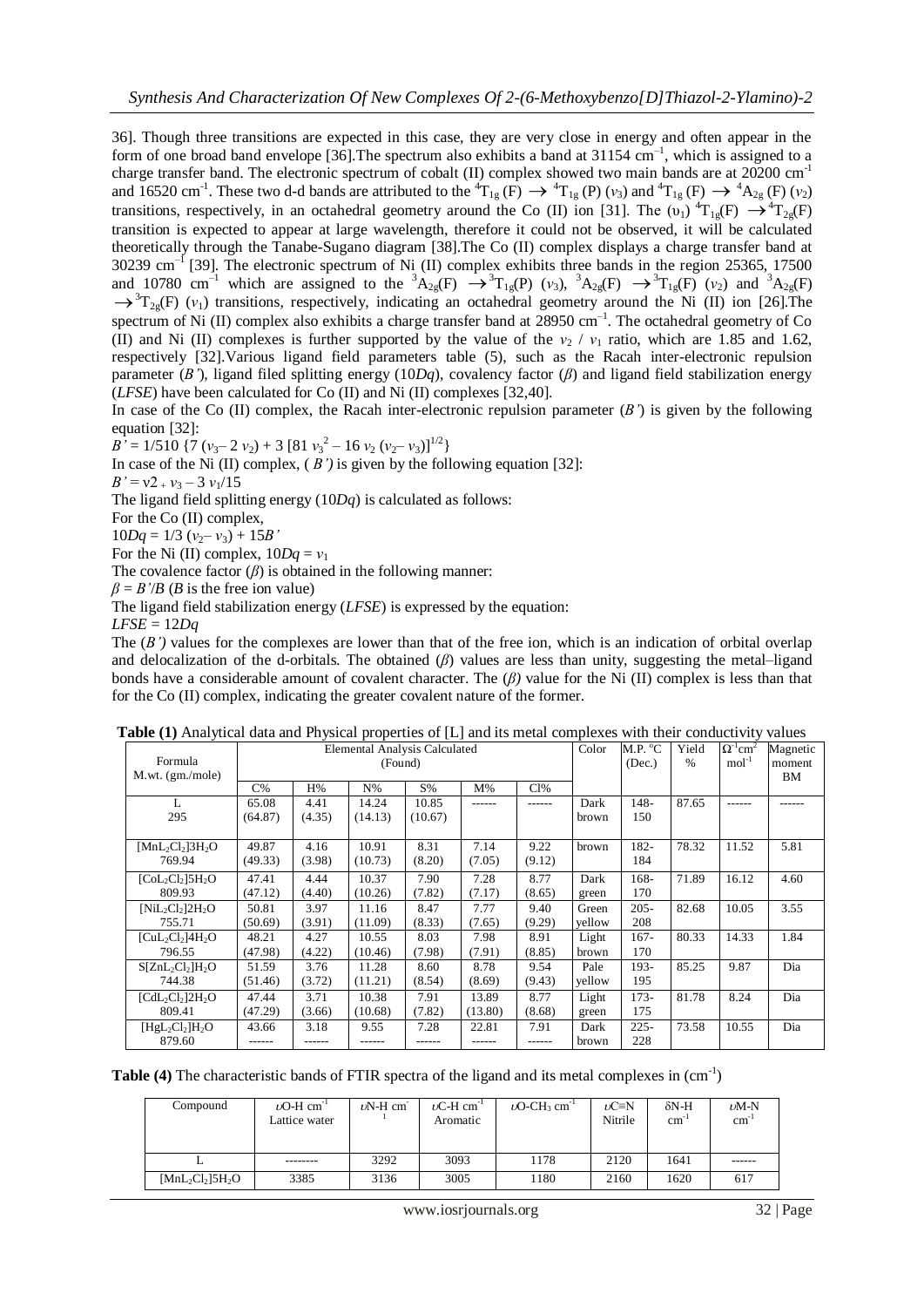| $[Col_2Cl_2]$ 5H <sub>2</sub> O | 3425 | 3130 | 3030 | 1171 | 2168 | 1611 | 605 |
|---------------------------------|------|------|------|------|------|------|-----|
| $[NiL_2Cl_2]H_2O$               | 3400 | 3117 | 3017 | 1178 | 2172 | 1618 | 599 |
| $[CuL2Cl2]2H2O$                 | 3357 | 3118 | 3018 | 1176 | 2145 | 1622 | 608 |
| $[ZnL_2Cl_2]H_2O$               | 3422 | 3132 | 3032 | 1175 | 2196 | 1630 | 611 |
| $[CdL_2Cl_2]$ $2H_2O$           | 3375 | 3111 | 3011 | 1180 | 2136 | 1615 | 608 |
| $[HgL_2Cl_2]H_2O$               | 3410 | 3122 | 3023 | 1172 | 2148 | 1609 | 612 |

**Table (5)** Electronic spectra in absolute ethanol for the (L) and its metal complexes

| Compound                        | $\lambda$ nm | $U \text{ cm}^{-1}$ | Transition                                        | B'cm  | $Dq / B^-$ | $\beta$ | $15Bcm^{-1}$ | Suggested<br>structure |
|---------------------------------|--------------|---------------------|---------------------------------------------------|-------|------------|---------|--------------|------------------------|
| L                               | 220          | 45455               | $\pi \rightarrow^* \pi$                           | ----- |            |         |              |                        |
|                                 | 264          | 37879               | $n \rightarrow \pi$                               |       |            |         |              |                        |
| $[MnL_2Cl_2]$                   | 228          | 43860               | <b>Ligand Field</b>                               |       |            |         |              |                        |
| 5H <sub>2</sub> O               | 274          | 36496               | <b>Ligand Field</b>                               |       |            |         |              |                        |
|                                 | 460          | 21739               | C.T                                               |       |            |         |              | O.h                    |
|                                 |              |                     |                                                   |       |            |         |              |                        |
| $[Col_2Cl_2]$ 5H <sub>2</sub> O | 255          | 39216               | <b>Ligand Field</b>                               |       |            |         |              |                        |
|                                 | 288          | 34722               | <b>Ligand Field</b>                               |       |            |         |              |                        |
|                                 | 410          | 24390               | C.T                                               |       |            |         |              |                        |
|                                 |              | 8930*               | ${}^{4}T_{1g}(F) \longrightarrow {}^{4}T_{2g}(F)$ | 662   | 0.944      | 0.682   | 9930         | O.h                    |
|                                 | 605          | 16520               | ${}^{4}T_{1g}(F) \longrightarrow {}^{4}A_{2g}(F)$ |       |            |         |              |                        |
|                                 | 495          | 20200               | ${}^{4}T_{1g}(F) \longrightarrow {}^{4}T_{1g}(P)$ |       |            |         |              |                        |
| $[NiL_2Cl_2]$                   | 250          | 40000               | <b>Ligand Field</b>                               |       |            |         |              |                        |
| $H_2O$                          | 277          | 36101               | <b>Ligand Field</b>                               |       |            |         |              |                        |
|                                 | 345          | 28950               | C.T                                               |       |            |         |              |                        |
|                                 | 928          | 10780*              | ${}^3A_{2g}(F) \longrightarrow {}^3T_{2g}(F)$     | 702   | 1.536      | 0.682   | 10530        | O.h                    |
|                                 | 571          | 17500               | ${}^3A_{2g}(F) \longrightarrow {}^3T_{1g}(F)$     |       |            |         |              |                        |
|                                 | 394          | 25365               | ${}^3A_{2g}(F) \longrightarrow {}^3T_{1g}(P)$     |       |            |         |              |                        |
| $[CuL2Cl2] 2H2O$                | 247          | 40486               | <b>Ligand Field</b>                               |       |            |         |              |                        |
|                                 | 272          | 36765               | <b>Ligand Field</b>                               |       |            |         |              |                        |
|                                 | 391          | 25533               | C.T                                               |       |            |         |              |                        |
|                                 | 661          | 15120               | ${}^2B_{1g} \square \square \square_{\square g}$  |       |            |         |              | O.h                    |
|                                 | 486          | 20565               | ${}^2B_{1g} \longrightarrow {}^2B_{2g}$           |       |            |         |              |                        |
|                                 | 414          | 24150               | ${}^2B_{1g} \longrightarrow {}^2E_g$              |       |            |         |              |                        |
| $[ZnL_2Cl_2]$                   | 245          | 40816               | <b>Ligand Field</b>                               |       |            |         |              |                        |
| $H_2O$                          | 281          | 35587               | <b>Ligand Field</b>                               |       |            |         |              | O.h                    |
|                                 | 366          | 27320               | C.T                                               |       |            |         |              |                        |
| $[CdL_2Cl_2]$ 2H <sub>2</sub> O | 238          | 42017               | <b>Ligand Field</b>                               |       |            |         |              |                        |
|                                 | 270          | 37037               | <b>Ligand Field</b>                               |       |            |         |              | O.h                    |
|                                 | 380          | 26315               | C.T                                               |       |            |         |              |                        |
| $[HgL_2Cl_2]$                   | 241          | 41494               | <b>Ligand Field</b>                               |       |            |         |              |                        |
| $H_2O$                          | 275          | 36364               | <b>Ligand Field</b>                               |       |            |         |              | O.h                    |
|                                 | 335          | 29850               | C.T                                               |       |            |         |              |                        |

\*Calculated value

#### **References**

- [1]. A.Strecker, Ueber die kunstiche Bildung der Milchsture und einen neuen dem glycocoll homologen, Ann.Chem. pharm., 75, 1850, 27- 45.
- [2]. K. Harada, Asymmetric Synthesis of α-Amino Acids by the Strecker Synthesis, Nature, 200, 1963, 1201.
- [3]. D.A. Evans, A.E. Weber, Asymmetric Glycine Enolate Aldol Reactions: Synthesis of Cyclosponine's Unusual Amino Acid MeBmt, J. Am. Chem. Soc.,108, 1986, 6757.
- [4]. H. Groger, Catalytic enantioselective, Strecker reactions and analogous synthesis, Chem. Rev., 103, 2003, 2795-2827.
- [5]. H.B. Mosharef, R. Mizanur, H. Kamrul and A. Mohammed, Synthesis and antimicrobial evaluation of some new thienopyrimidine [6]. S.S.R. Nitinkumar, and A.M. Imtiyaz, Synthesis and antimicrobial activity of some novel
- thienopyrimidineandtriazolothienopyrimidines, J. Chem. Soc., 121(3), 2009, 301-309. [7]. H.B. Mosharef, M.M. Rahman and I. Imjamul, Synthesis, Characterization and Antimicrobial Evaluation of someArylidenehydrazonofuropyrimidines and Thienopyrimidines, Pak. J. Sci. Ind. Res., 52(4), 2009, 180-185.
- [8]. Bartlomiej Kozik, Zbigniew J. Burgiel, Janusz J. Sepiol, Jarosaw Wilamowski, Michal K., Luczynski, Maciej Gora, Synthesis and fungistatic activity of aryl-substituted naphthalene- and indene-2- carbonitriles, Enviromental biotechnology, 2 (1), 2006, 20-25.
- 
- [9]. Harada K., Asymmetric Synthesis of α–Amino Acids by the Strecker Synthesis, Nature, 200, 1963, 1201. [10]. Evans D.A., Weber A.E., Asymmetric Glycine Enolate Aldol Reactions: Synthesis of Cyclosporine's Unusual Amino Acid, MeBmt, J. Am. Chem. Soc., 108, 1986, 6757.
- [11]. Mosharef H. B., Mizanur R., Kamrul H. Kamrul H. and Mohammad A., Synthesis and antimicrobial evaluation of some new thienopyrimidine derivatives, Acta Pharm., 56, 2006, 441–450.
- [12]. Nitinkumar, S. S., R. and Imtiyaz, A. M., Synthesis and antimicrobial activity of some novel thienopyrimidines and triazolothienopyrimidines, J. Chem. Sci., Vol. 121, No. 3, 2009, 301–307.
- [13]. Mosharef H. B., Rahman M. M. and Imjamul I., Synthesis, Characterization and Antimicrobial Evaluation of Some Arylidenehydrazonofuropyrimidines and Thienopyrimidines, Pak. J. Sci. Ind. Res., 52 (4), 2009, 180-185.
- [14]. Guo Z. and Sadler P. J., metals in medicine, Angew. Chem. Int. Ed., 38, 1999, 1512-1531.